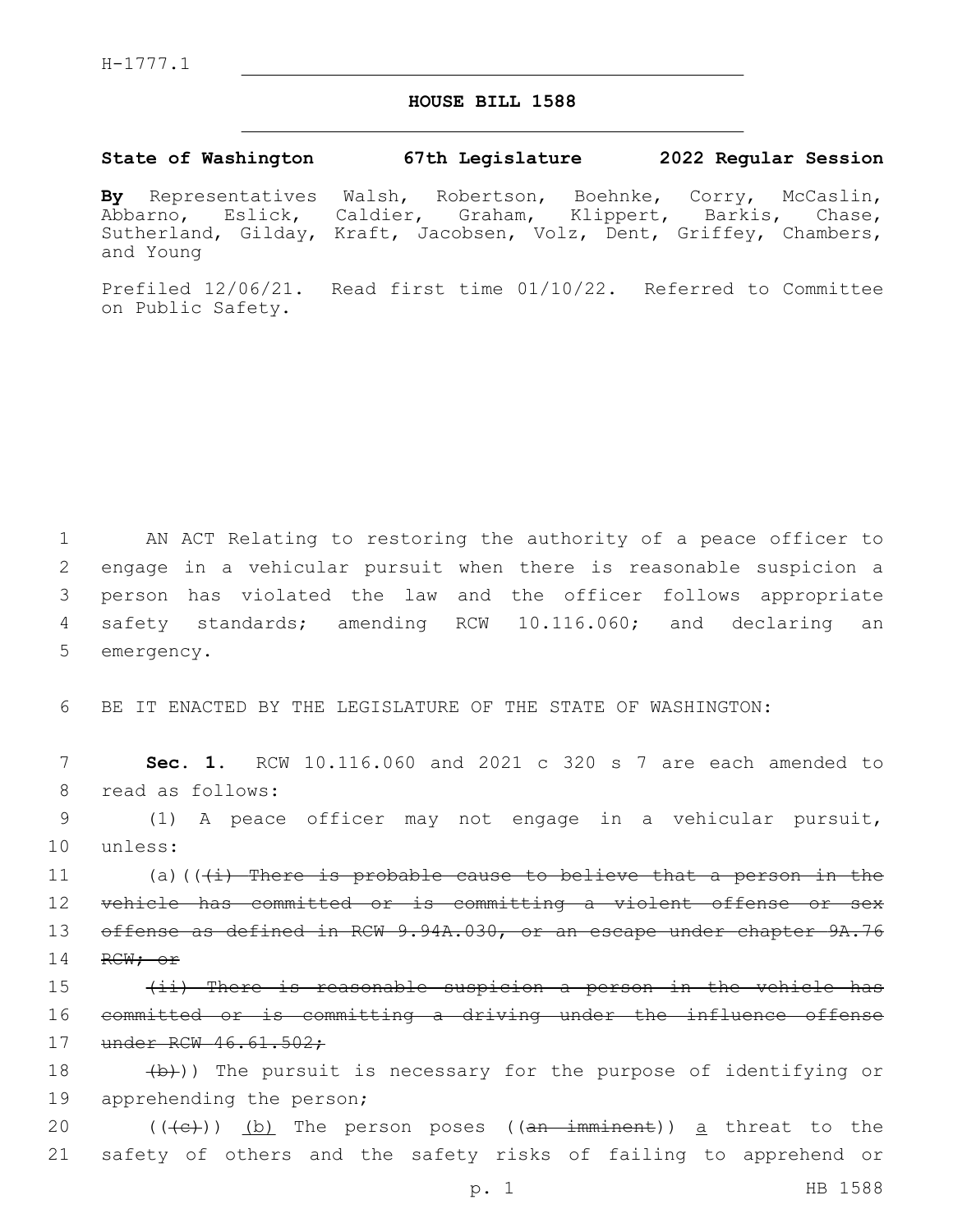identify the person are considered to be greater than the safety risks of the vehicular pursuit under the circumstances; and

 (( $\left(\frac{d}{d}\right)$ ) (c)(i) Except as provided in ( $\left(\frac{d}{d}\right)$ ) (c)(ii) of this subsection, the officer has received authorization to engage in the pursuit from a supervising officer and there is supervisory control of the pursuit. The officer in consultation with the supervising officer must consider alternatives to the vehicular pursuit. The supervisor must consider the justification for the vehicular pursuit and other safety considerations, including but not limited to speed, weather, traffic, road conditions, and the known presence of minors 11 in the vehicle, and the vehicular pursuit must be terminated if any 12 of the requirements of this subsection are not met;

 (ii) For those jurisdictions with fewer than 10 commissioned 14 officers, if a supervisor is not on duty at the time, the officer will request the on-call supervisor be notified of the pursuit according to the agency's procedures. The officer must consider alternatives to the vehicular pursuit, the justification for the vehicular pursuit, and other safety considerations, including but not limited to speed, weather, traffic, road conditions, and the known presence of minors in the vehicle. The officer must terminate the vehicular pursuit if any of the requirements of this subsection are 22 not met.

 (2) A pursuing officer shall comply with any agency procedures for designating the primary pursuit vehicle and determining the appropriate number of vehicles permitted to participate in the vehicular pursuit and comply with any agency procedures for coordinating operations with other jurisdictions, including available 28 tribal police departments when applicable.

 (3) A peace officer may not fire a weapon upon a moving vehicle unless necessary to protect against an imminent threat of serious physical harm resulting from the operator's or a passenger's use of a deadly weapon. For the purposes of this subsection, a vehicle is not considered a deadly weapon unless the operator is using the vehicle as a deadly weapon and no other reasonable means to avoid potential serious harm are immediately available to the officer.

 (4) For purposes of this section, "vehicular pursuit" means an attempt by a uniformed peace officer in a vehicle equipped with emergency lights and a siren to stop a moving vehicle where the operator of the moving vehicle appears to be aware that the officer is signaling the operator to stop the vehicle and the operator of the

p. 2 HB 1588